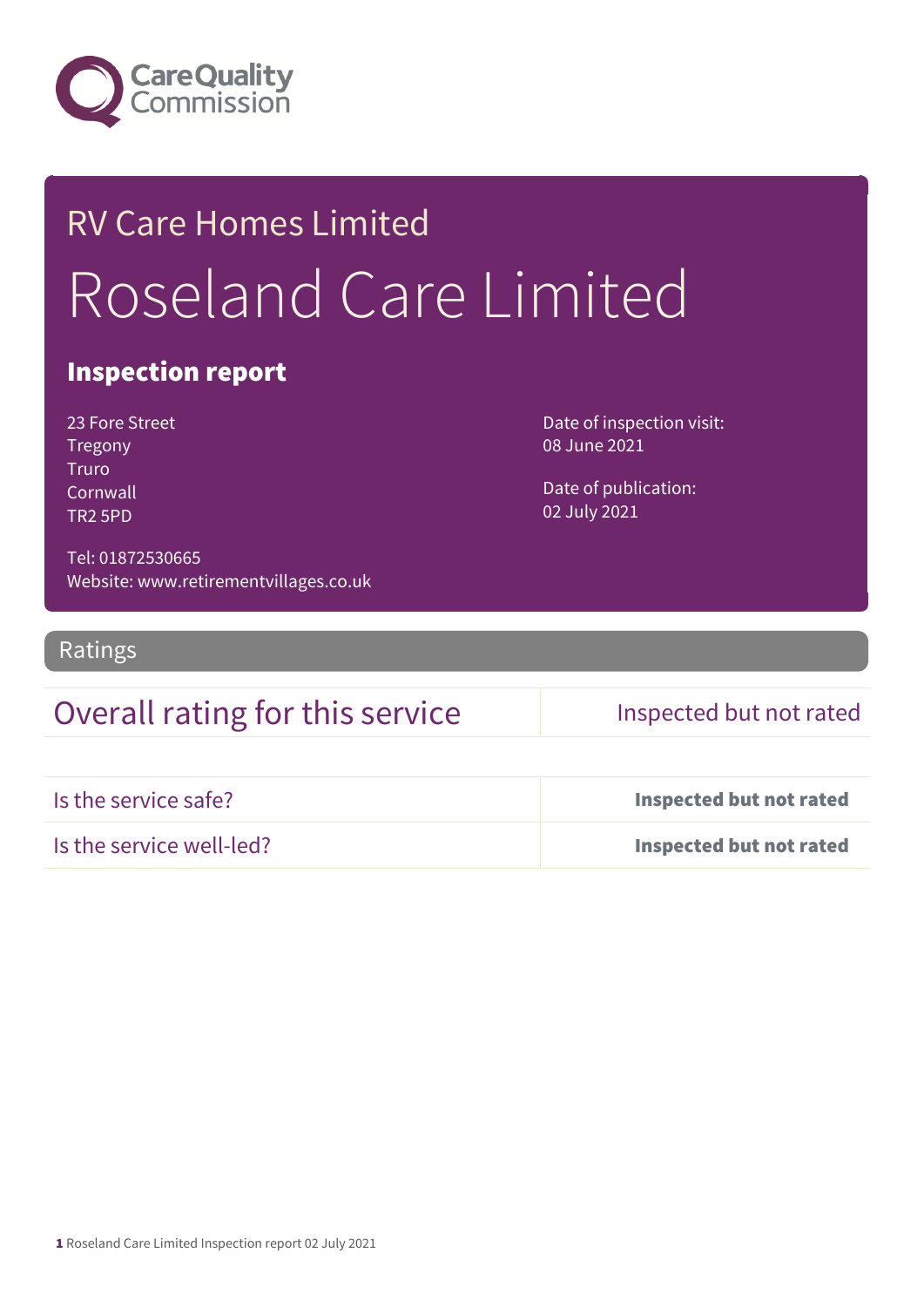## Summary of findings

#### Overall summary

#### About the service

Roseland Care is a care home providing personal and nursing care to 55 people some who are living with dementia. At the time of the inspection 31 people were living in the service.

The service is situated in a retirement village complex with access to communal facilities such as a restaurant, swimming pool, gym and extensive landscaped grounds. Roseland Care is a purpose-built care service with two floors.

People's experience of using this service and what we found

People were relaxed and comfortable with staff and had no hesitation in asking for help from them. Staff were caring and spent time chatting with people as they moved around the service.

All equipment was checked and serviced regularly. Suitable mobile lifting equipment was in place to meet people's needs. However, the beds, designed to raise and lower, to protect staff posture where found not to go high enough to protect some staff. The area director, visiting the home during our inspection, made immediate arrangements to discuss this issue with the company.

The service had suitable safeguarding systems in place, and staff knew how to recognise and what to do if they suspected abuse was occurring. A tour of the service showed no bedroom doors closed unless personal care was being carried out. People who wished to remain in their bedroom did so. Those spoken with confirmed this was their choice.

Food offered and provided at lunchtime was piping hot, a good choice and appetizing. People spoken with said the food was; "Very Good" and "Very nice." People mentioned in the concerns raised told us they made their own food choices on what was offered and had no concerns.

There were sufficient trained and qualified staff on duty to meet people's needs. The manager informed us they were in the process of recruiting additional nurses and care staff.

The building was clean, and there were appropriate procedures to ensure any infection control risks were minimised.

Cleaning and infection control procedures had been updated in line with COVID-19 guidance to help protect people, visitors and staff from the risk of infection. Suitable visiting arrangements were in place for families to visit as per new government guidance.

People received their medicines safely and on time. One person confirmed their dressing was checked and changed regularly. They said; "They are very good at looking at it."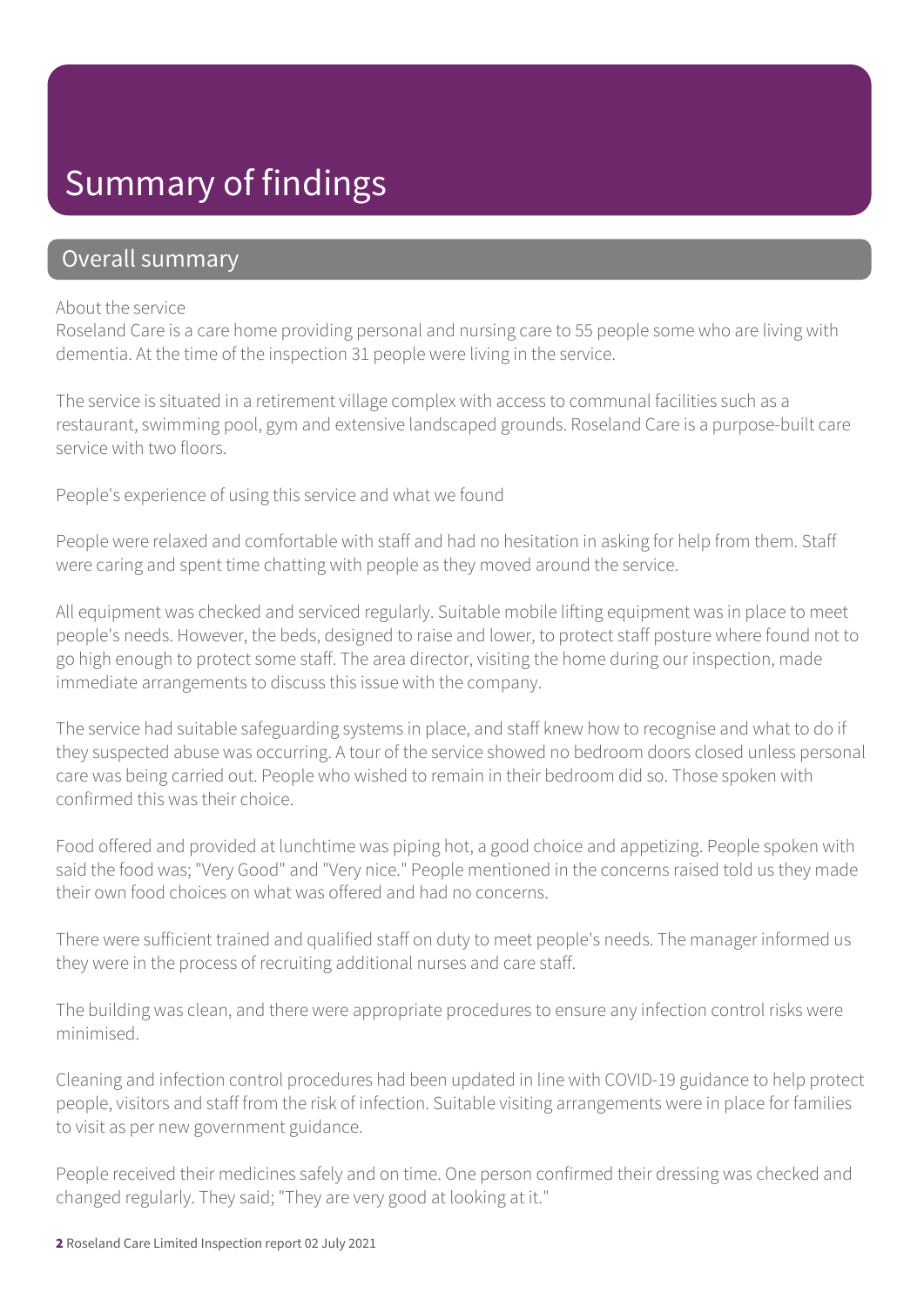Care plans included risk assessments and guidance for staff on how to meet people's support needs. Risk assessment procedures were satisfactory so any risks to people were minimised.

The service was managed effectively. Staff were working well together, and one staff said; "X [the manager] is really supportive, they are a good role model." The new manager has started the process of registering with CQC. There were had appropriate audit and quality assurance systems in place.

For more details, please see the full report which is on the CQC website at www.cqc.org.uk

#### Rating at last inspection

The last rating for this service was good (published 2 October 2020).

#### Why we inspected

We undertook this targeted inspection to check because we received concerns in relation to the management of medicines and dressing changes, shortness of staff including qualified staff in the service overnight, broken and faulty equipment, high/low bed not raising to a suitable level to enable staff to move people safely, people who we considered noisy left in their bedrooms with doors shut, poor diet and food choices and staff not working well together.

CQC have introduced targeted inspections to follow up on a Warning Notice or other specific concerns. They do not look at an entire key question, only the part of the key question we are specifically concerned about. Targeted inspections do not change the rating from the previous inspection. This is because they do not assess all areas of a key question.

We looked at infection prevention and control measures under the Safe key question. We look at this in all care home inspections even if no concerns or risks have been identified. This is to provide assurance that the service can respond to COVID-19 and other infection outbreaks effectively.

We found no evidence during this inspection that people were at risk of harm from these concerns. Please see the safe and well led sections of this report.

You can read the report from our last comprehensive inspection, by selecting the 'all reports' link for Roseland Care on our website at www.cqc.org.uk.

#### Follow up

We will continue to monitor information we receive about the service until we return to visit as per our reinspection programme. If we receive any concerning information we may inspect sooner.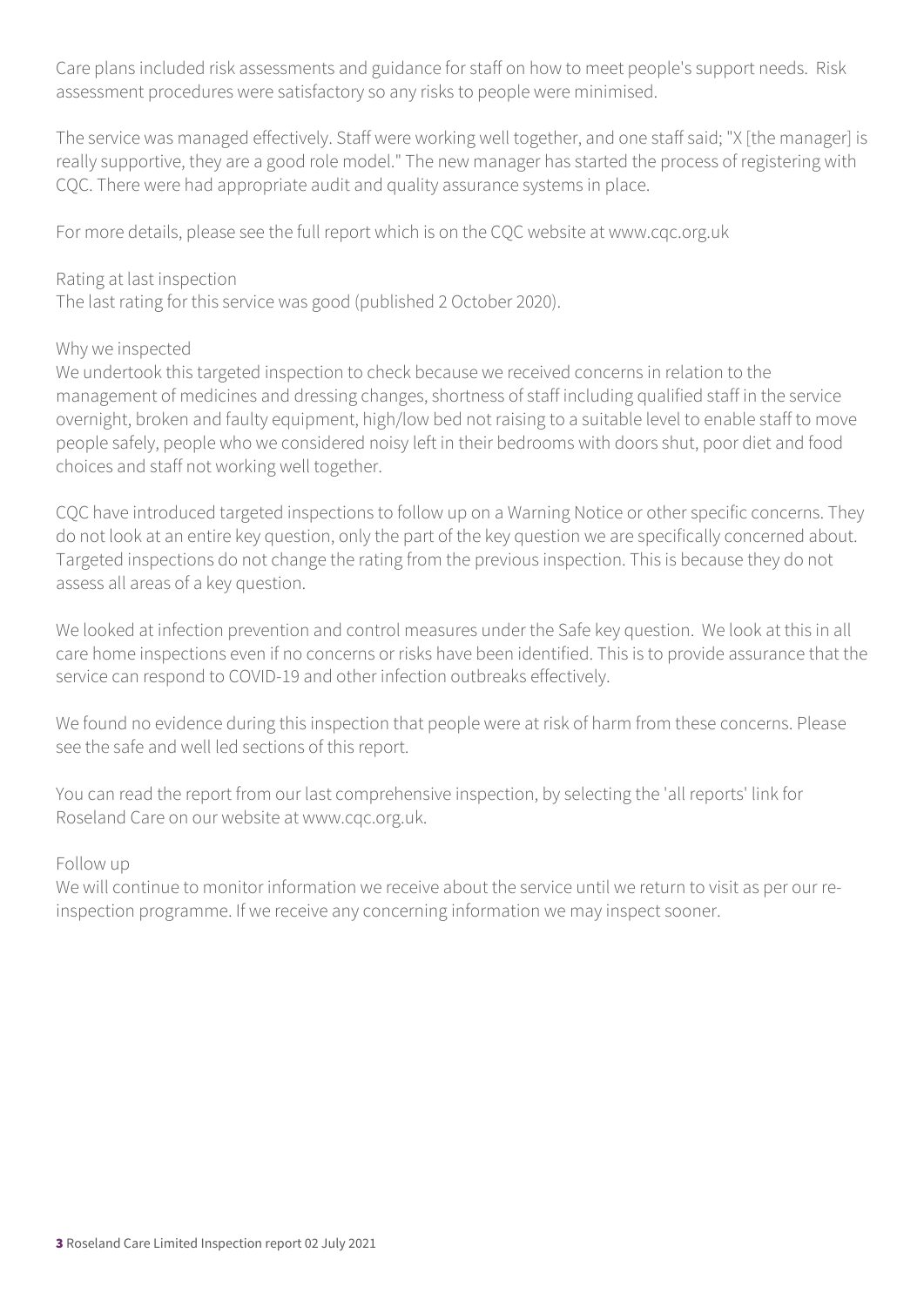## The five questions we ask about services and what we found

We always ask the following five questions of services.

| Is the service safe?     | <b>Inspected but not rated</b> |
|--------------------------|--------------------------------|
| Inspected not rated.     |                                |
| Is the service well-led? | Inspected but not rated        |
| Inspected not rated.     |                                |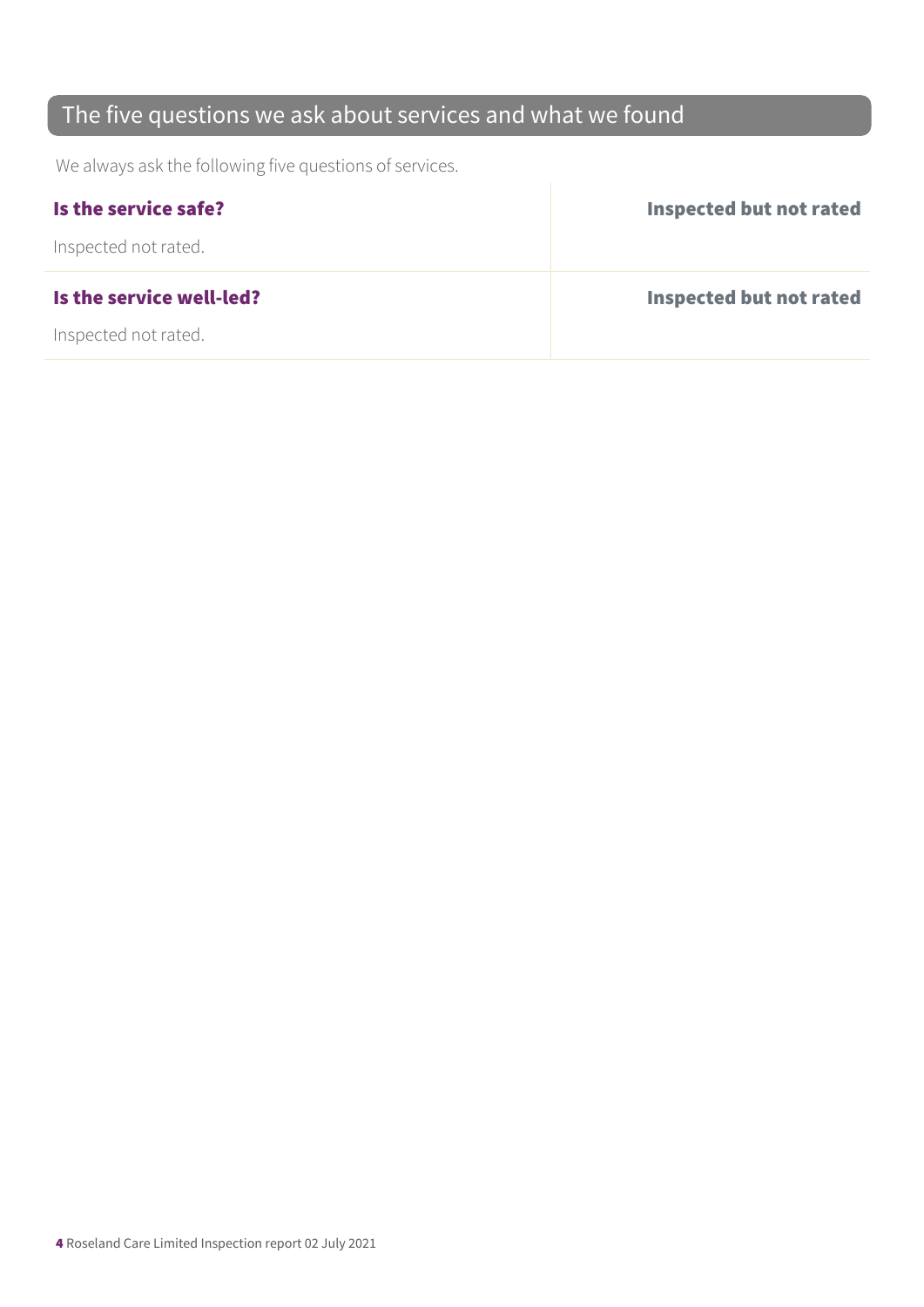

# Roseland Care Limited

#### Detailed findings

## Background to this inspection

#### The inspection

We carried out this inspection under Section 60 of the Health and Social Care Act 2008 (the Act) as part of our regulatory functions. We checked whether the provider was meeting the legal requirements and regulations associated with the Act. We looked at the overall quality of the service and provided a rating for the service under the Care Act 2014.

As part of this inspection we looked at the infection control and prevention measures in place. This was conducted so we can understand the preparedness of the service in preventing or managing an infection outbreak, and to identify good practice we can share with other services.

Inspection team Two inspectors carried out this inspection.

#### Service and service type

Roseland Care is a 'care home'. People in care homes receive accommodation and nursing or personal care as a single package under one contractual agreement. CQC regulates both the premises and the care provided, and both were looked at during this inspection.

The service did not have a manager registered with the Care Quality Commission. This means the provider are legally responsible for how the service is run and for the quality and safety of the care provided.

Notice of inspection This inspection was unannounced.

#### What we did before the inspection

We reviewed information we had received about the service since the last inspection. We had not requested the provider send us a provider information return as this inspection was completed in response to information of concern that the commission had received. We used all this information to plan our inspection.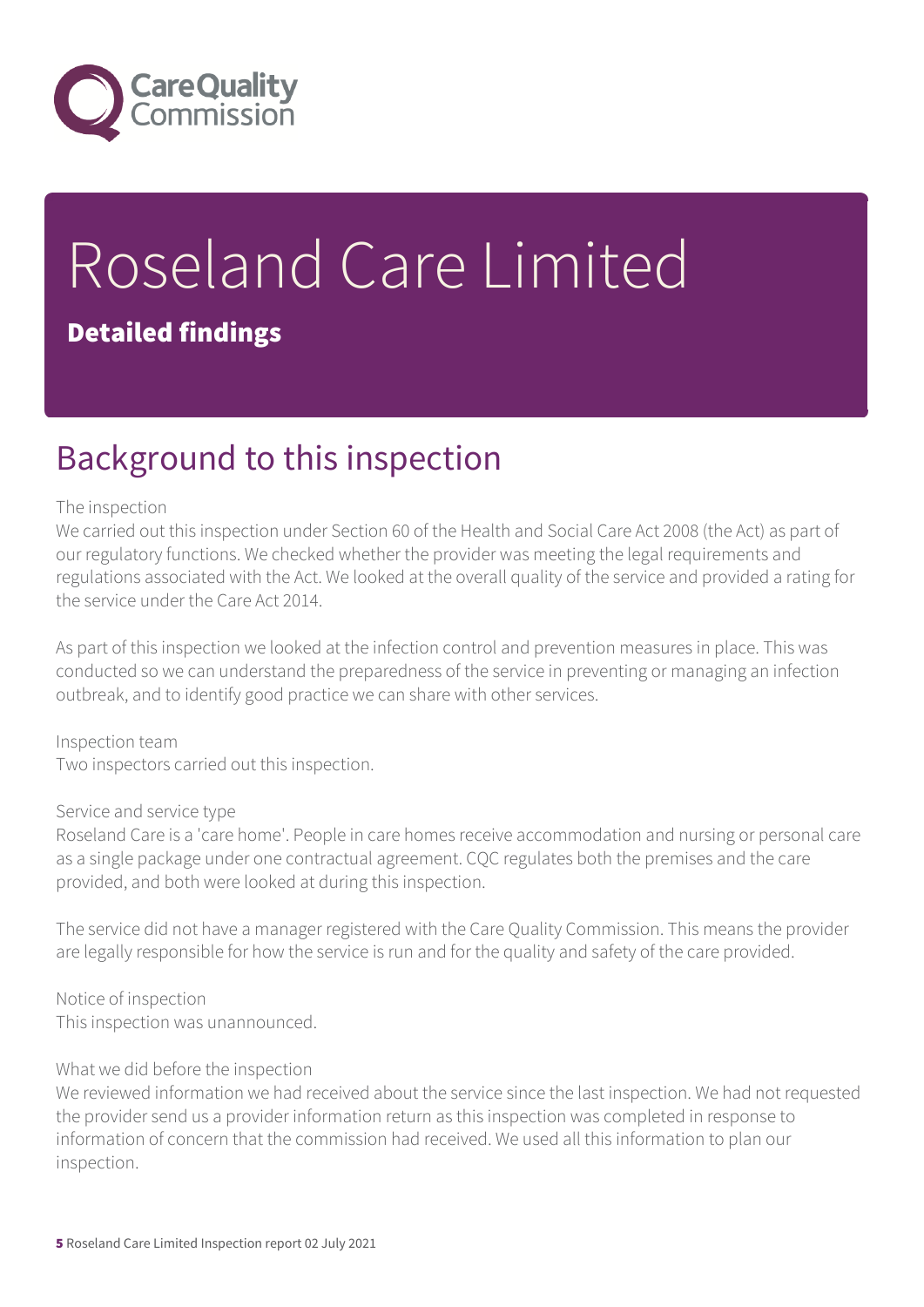#### During the inspection-

We spoke with five people who used the service about their experience of the care provided. We spoke with eight members of staff including the area director, the newly appointed manager, deputy manager, a trainer in manual handling, care workers, catering staff and the chef.

We reviewed a range of records. This included one person's care records and multiple medication records. A variety of records relating to the management of the service including audits on medicines, equipment and infection control.

#### After the inspection

We continued to seek clarification from the provider to validate evidence found. We looked at training data and quality assurance records.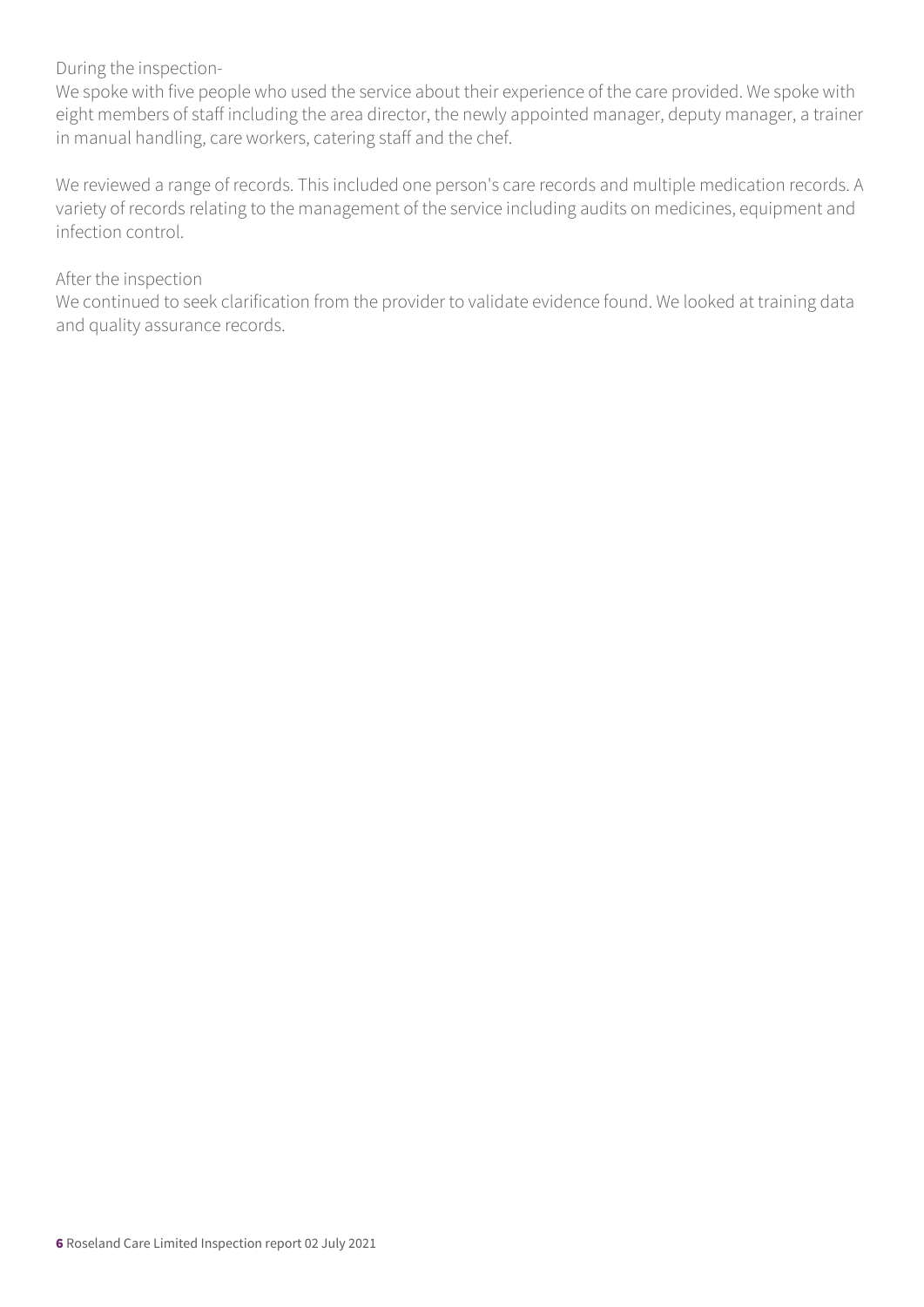## Is the service safe?

## Our findings

Safe – this means we looked for evidence that people were protected from abuse and avoidable harm.

At the last inspection this key question was rated as good. We have not changed the rating of this key question, as we have only looked at the part of the key question we had specific concerns about.

The purpose of this inspection was to check specific concerns we had received about staffing levels including qualified staff in the service overnight, medicine and dressing management, broken and faulty equipment, adjustable bed not being suitable to move people safely, people considered noisy shut in their bedrooms, poor diet and food choices. We will assess all of the key question at the next comprehensive inspection of the service.

We found no evidence during this inspection that people were at risk of harm from these concerns.

Assessing risk, safety monitoring and management

- Risks were identified, and staff had guidance in place to help them support people to reduce the risk of avoidable harm.
- People who had been assessed as requiring manual handling equipment had mobile lifting equipment in place to meet their needs. However, though people where not at risk, we found the adjustable beds did not raise sufficiently to assist taller staff with their posture when supporting people in bed. The area director, visiting during the inspection, has taken this information to the senior management of the company. After the inspection we received information new beds had been ordered.
- A tour of the service showed no one's bedroom door closed unless personal care was being carried out.
- Care plans recorded people risk assessment, for example, risks regarding peoples nutritional and fluid needs and food preferences.
- Continency plans were in place on how the service would support people if they had another outbreak of COVID-19.

#### Staffing

- There were enough staff on duty to meet people's needs and keep them safe. The management team regularly assessed people's needs and adjusted staffing levels accordingly.
- There was sufficient suitable qualified nurses available. The manager and deputy manager, who were both nurses, covered shifts when needed.

#### Using medicines safely

- Medicines were managed safely, and records regularly audited. Any issues identified were addressed and resolved. We found one minor issue where a dose had been erased incorrectly. This was immediately rectified by the manger.
- Dressing where changed regularly with a white board in the nurse's office showing the time and days of individual dressing changes.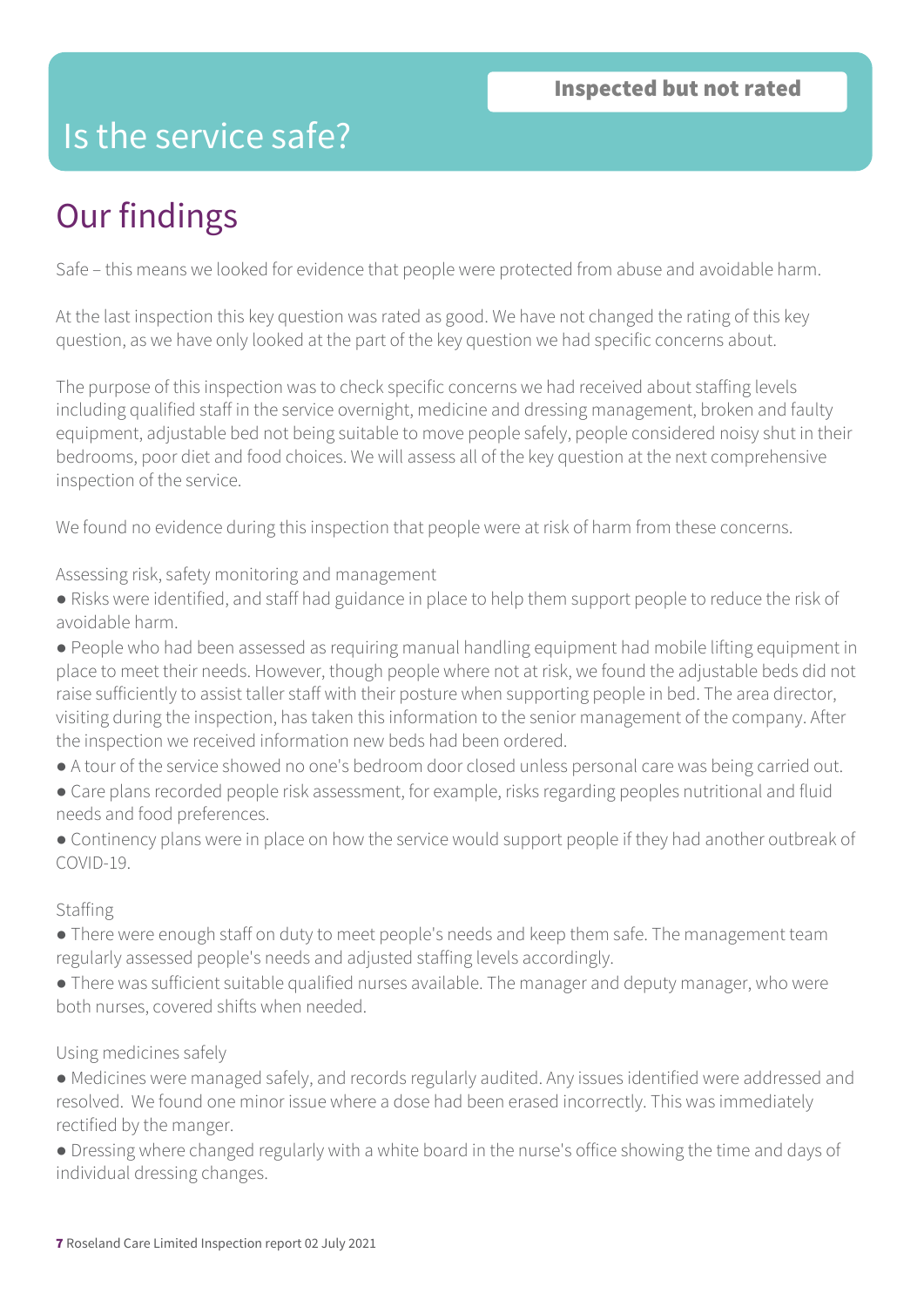Preventing and controlling infection

- We were assured that the provider was preventing visitors from catching and spreading infections.
- We were assured that the provider was meeting shielding and social distancing rules.
- We were assured that the provider was admitting people safely to the service.
- We were assured that the provider was using PPE effectively and safely.
- We were assured that the provider was accessing testing for people using the service and staff.
- We were assured that the provider was making sure infection outbreaks can be effectively prevented or managed.
- We were assured that the provider's infection prevention and control policy was up to date.
- We were assured that the provider was promoting safety through the layout and hygiene practices of the premises.
- We were assured the provider was facilitating visits for people living in the home in accordance with the current guidance.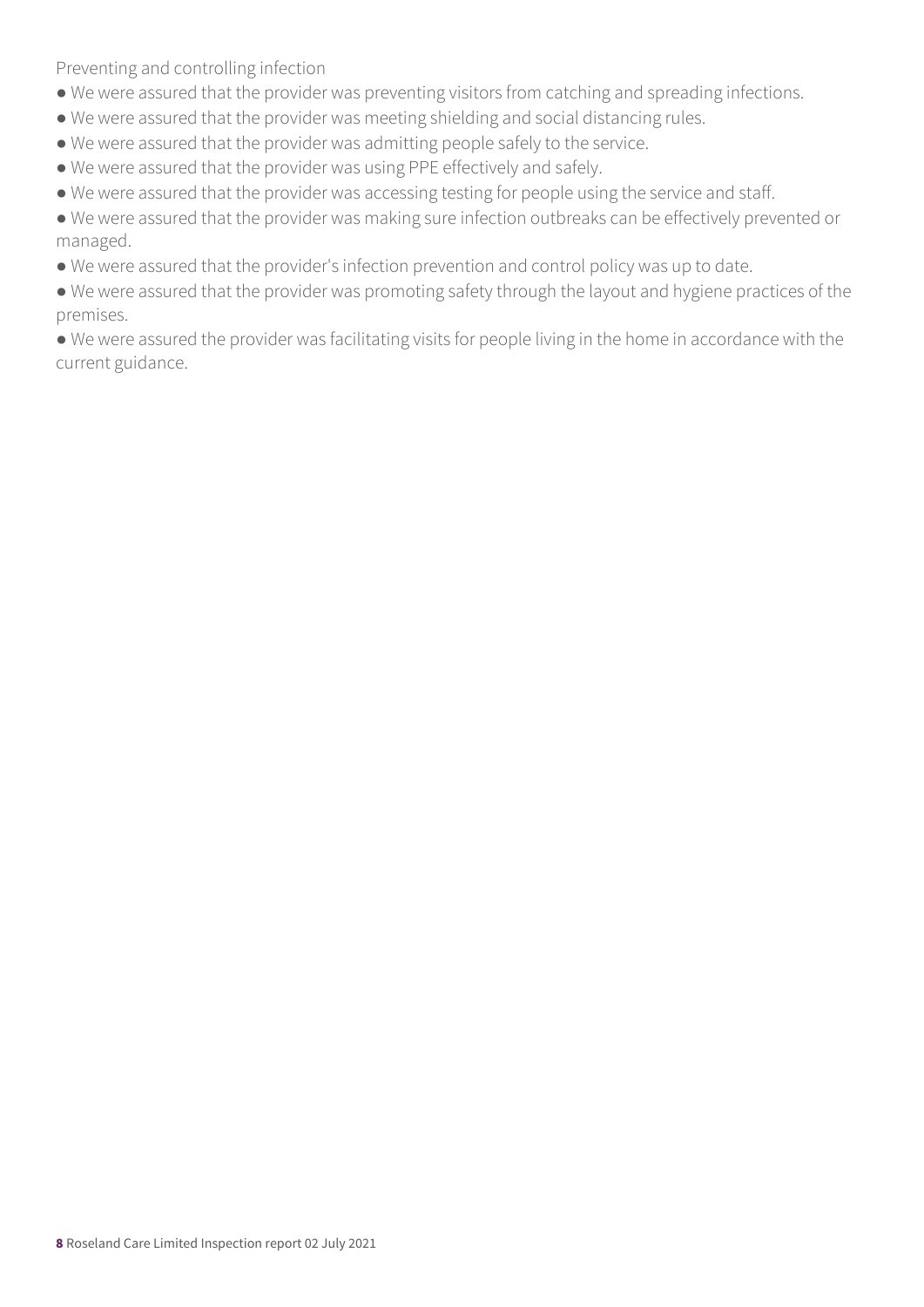## Is the service well-led?

## Our findings

Well-Led – this means we looked for evidence that service leadership, management and governance assured high-quality, person-centred care; supported learning and innovation; and promoted an open, fair culture.

At the last inspection this key question was rated as good. We have not changed the rating of this key question, as we have only looked at the part of the key question we have specific concerns about.

We received concerns in relation to the management of medicines and dressing changes, shortness of staff including qualified staff in the service overnight, broken and faulty equipment, high/low bed not raising the a suitable level to enable staff to move people safely, people who are considered noisy left in their bedrooms with doors shut, poor diet and food choices and staff not working well together.

We found no evidence during this inspection that people were at risk of harm from these concerns.

Promoting a positive culture that is person-centred, open, inclusive and empowering, which achieves good outcomes for people

● We received positive feedback in relation to how the service was run, and our own observations supported this.

- Staff were motivated and fully focused on ensuring people's needs were met.
- The provider's systems ensured people received person-centred care which met their needs and reflected their preferences.
- Staff told us they enjoyed their roles. One person said; "[x] (manager) is a really supportive manager, they are a really good role model."

Managers and staff being clear about their roles, and understanding quality performance, risks and regulatory requirements

- The current manager had been in post for five weeks and had started the registration process with CQC.
- ●The manager had an oversight of what was happening in the service and was very visible in the service and took an active role in the running of the service.

● The management team understood their role in terms of regulatory requirements. Regular audits took place, and these were completed by the management team.

How the provider understands and acts on the duty of candour, which is their legal responsibility to be open and honest with people when something goes wrong

- The manager and area director demonstrated an open and transparent approach to their role. There were processes in place to help ensure that if people came to harm, relevant people would be informed, in line with the duty of candour requirements.
- CQC were notified of all significant events.
- Audits were carried out to monitor the quality of the service provided.

Working in partnership with others

9 Roseland Care Limited Inspection report 02 July 2021